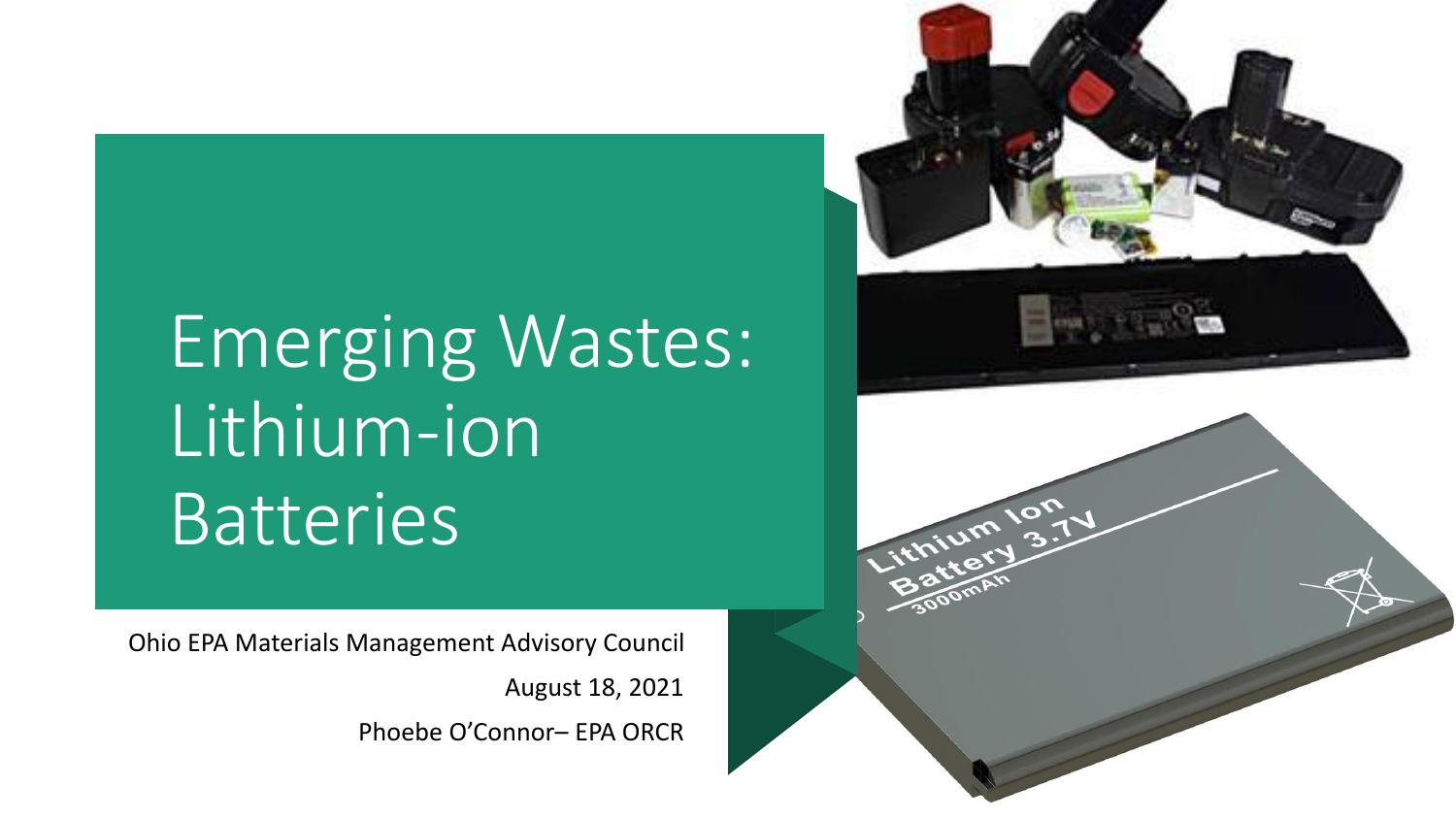## Background on Lithium-ion Batteries (LIBs)



https://news.bloomberglaw.com/environment-and-energy/electric-vehicles-to-drive-massivebattery-demand-bnef-chart?context=search&index=3

- LIBs are in a large, and growing, number of products:
	- Consumer electronics (headphones, cell phones, tablets, etc.)
	- Electric vehicles
	- Energy storage
- LIBs are also a growing component of the waste stream, especially smaller LIBs from consumer devices
- Battery recycling will provide raw material for future battery manufacturing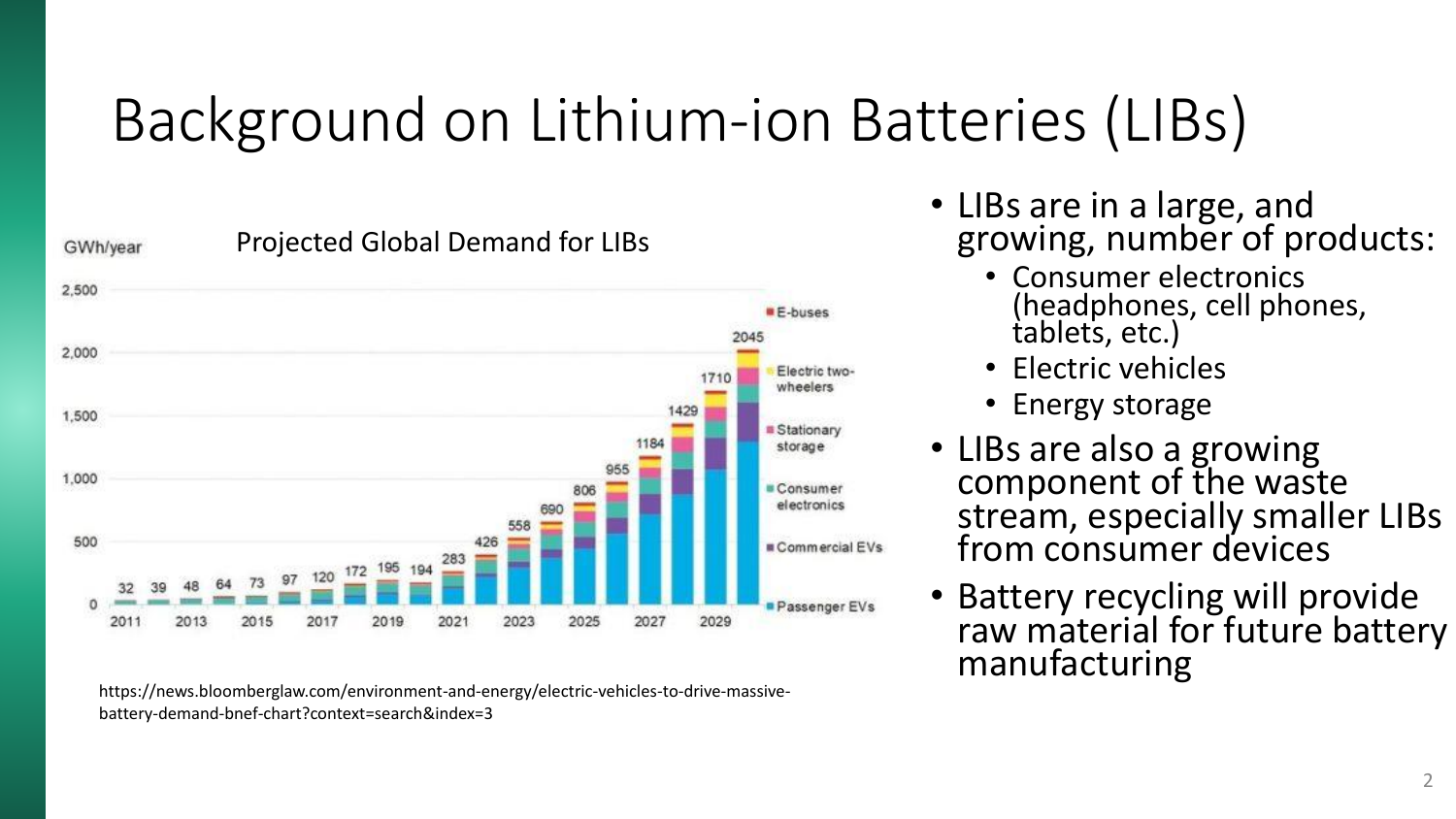### Recycling LIBs

- Recycling market is growing in the US
- Some North American LIB Recyclers:
	- Retriev (Kinsbursky Bros), Lancaster, OH and Trail, British Columbia
	- Li-Cycle, Rochester, NY, and Kingston, Ontario
	- Redwood Materials, Carson City, NV
- Collection and Transportation Companies:
	- Call2Recycle
	- Big Green Box
- Some recyclers have RCRA storage permits (Part B permits)
	- However, some recyclers may have operations that don't need a RCRA storage permit (e.g., recycle without storing)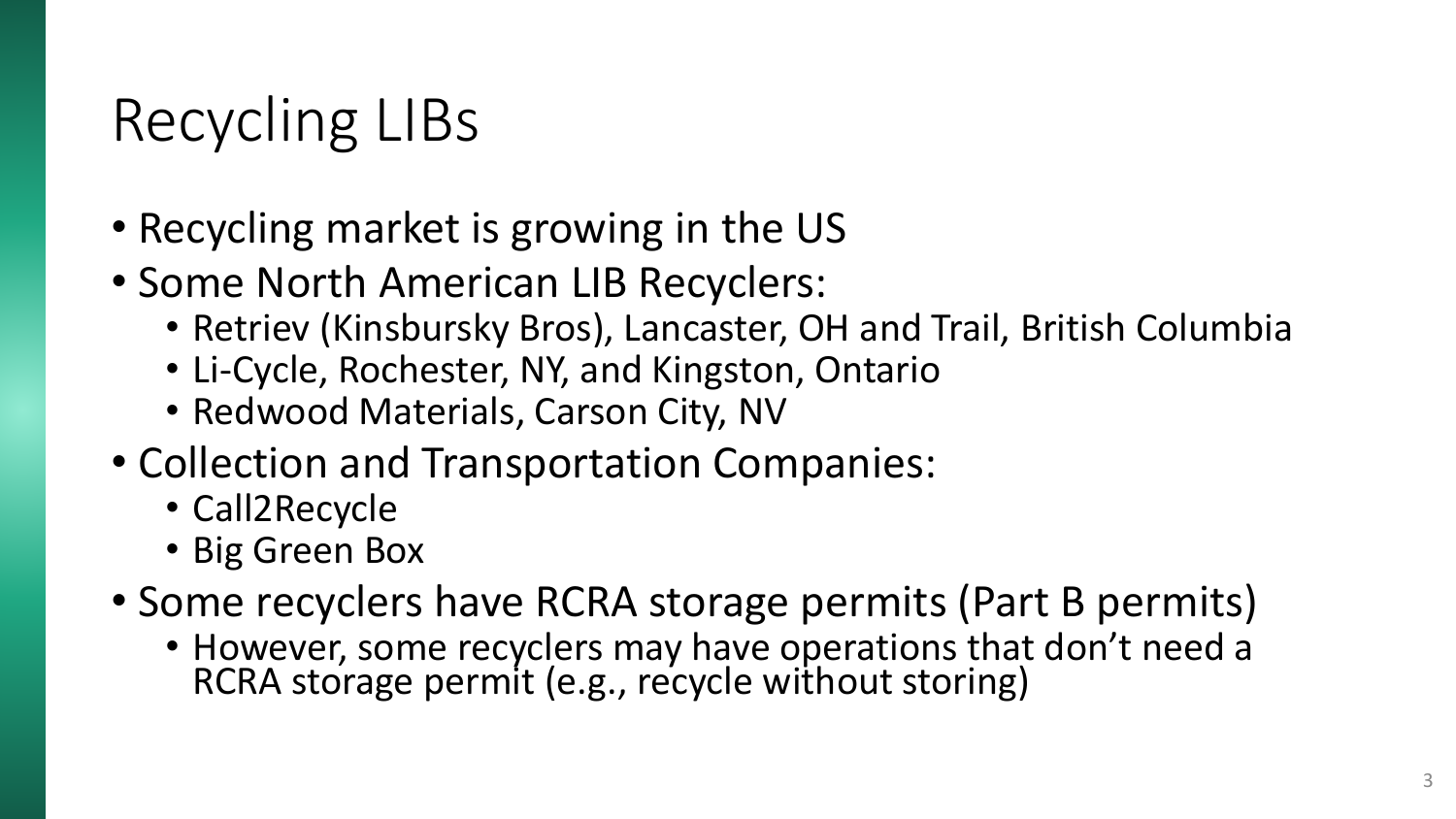# Recycling LIBs (continued)

- Two main methods for recycling: pyrometallurgy (smelting) and hydrometallurgy (chemical leaching)
- Economically, cobalt is the driver of LIB recycling\*
	- Pyrometallurgy recycling yields cobalt and sometimes nickel
	- Manufacturers are seeking effective cobalt substitutes, which could negatively affect recycling market
	- New recyclers are developing hydrometallurgical recycling and other methods to extract lithium and other metals
- Reuse in stationary applications is another option for LIBs at the end of life
- On February 24, 2021, President Biden issued [Executive Order 14017,](https://www.whitehouse.gov/briefing-room/presidential-actions/2021/02/24/executive-order-on-americas-supply-chains/) "America's Supply Chains" part of which looks at advanced batteries and critical minerals which will likely increase focus on the need for recycling of batteries
	- LIBs have a few critical minerals in them such as lithium, cobalt, graphite, and manganese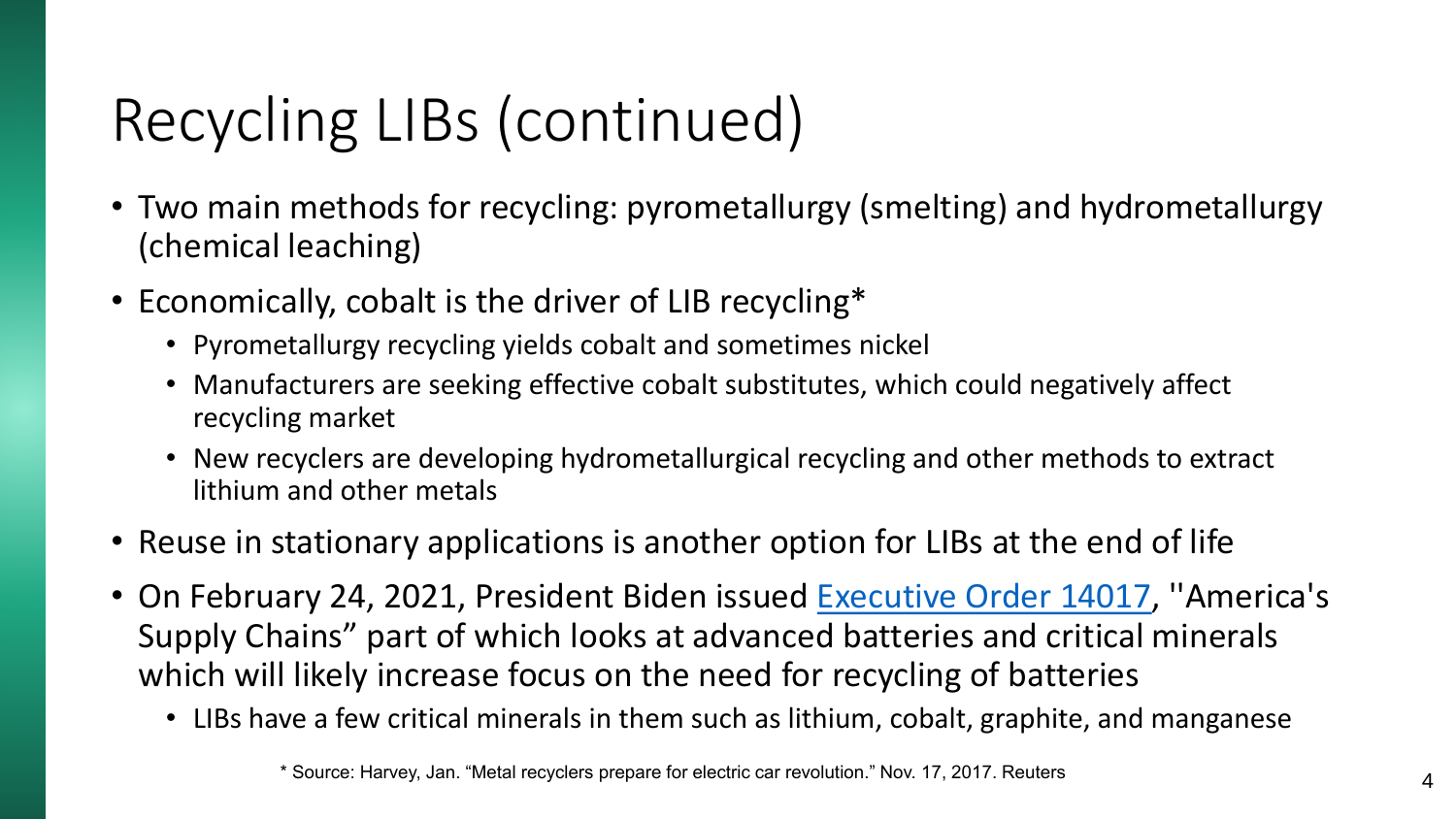### How to Find an LIB Recycling Center

- Consumer or household LIBs may be dropped off at municipal household hazardous waste collection sites, electronics recyclers, or retail store locations
- [Earth 911](https://search.earth911.com/) and [Call2Recycle](https://www.call2recycle.org/locator/) post resources on their websites to find recyclers near you

| <b>SEARCH FOR</b>                                  | ZIP CODE                                                                                                           |                                                    |                            |
|----------------------------------------------------|--------------------------------------------------------------------------------------------------------------------|----------------------------------------------------|----------------------------|
| <b>Lithium-ion Batteries</b>                       | 44223                                                                                                              |                                                    | <b>SEARCH</b>              |
| "44223"                                            | Recycling centers for "Lithium-ion Batteries" near                                                                 |                                                    | Within:<br>25 miles        |
| <b>Rechargeable Batteries Recycling Guide</b>      | Want to know more about rechargeable battery recycling? Then head over to our Rechargeable Battery Recycling Guide |                                                    |                            |
| <b>All Listings</b><br><b>Map View</b><br>Programs | Mail-In                                                                                                            |                                                    |                            |
| Lowe's<br>  A                                      |                                                                                                                    |                                                    | 2.1 mi. Location           |
|                                                    | Materials accepted: Lithium-ion Batteries #2 Plastic Bags #4 Plastic Bags                                          |                                                    |                            |
| Nickel-metal Hydride Batteries +2 more             | Cell Phones Lead-acid Batteries - Non-automotive Nickel-cadmium Batteries                                          | (330) 920-9280<br>3570 Hudson Dr<br>Stow, OH 44224 |                            |
|                                                    |                                                                                                                    |                                                    |                            |
| $\boxed{B}$                                        | Summit County Household Hazardous Waste                                                                            |                                                    | 2.2 mi. Municipal Location |
| <b>Recycling Center</b>                            |                                                                                                                    |                                                    |                            |
|                                                    | Materials accepted: Lithium-ion Batteries Acids Adhesives                                                          | $(330)$ 374-0383<br>1201 Graham Rd                 |                            |
|                                                    | Aerosol Cans - Full Alkaline Batteries Antifreeze Asbestos +55 more                                                | Stow, OH 44224                                     |                            |
| For residents of Summit County only.               |                                                                                                                    |                                                    |                            |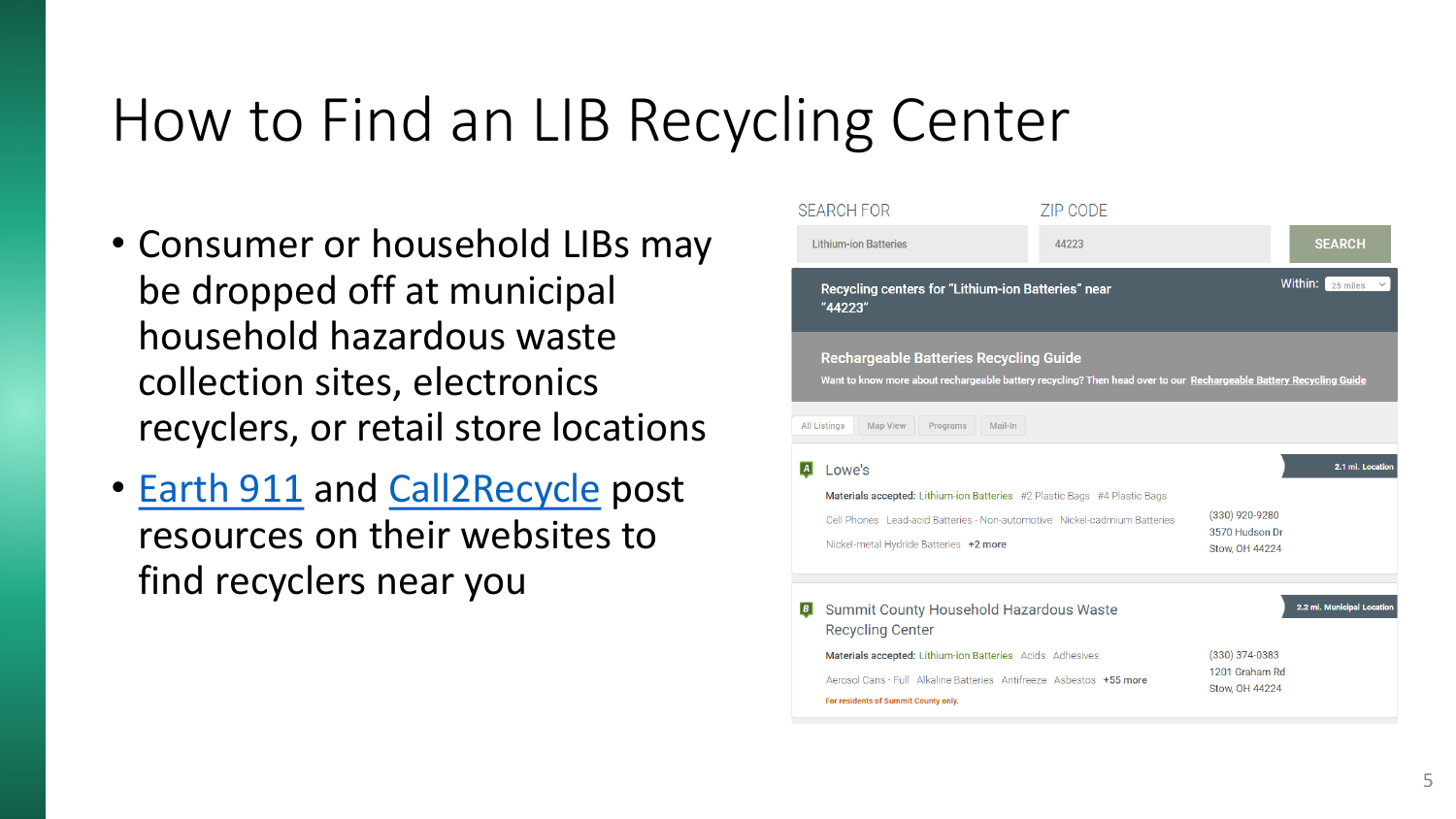#### Managing End-of-Life LIBs

- Lithium -ion batteries and devices containing these batteries should **NOT** go in household garbage or recycling bins.
- Lithium -ion batteries **SHOULD** be taken to separate [recycling](https://search.earth911.com/?what=Lithium-ion+Batteries) or household hazardous [waste collection points](https://search.earth911.com/?what=household+hazardous+waste).
- **To prevent fires, best management practices are to tape battery terminals and/or place lithium -ion batteries in separate plastic bags.**



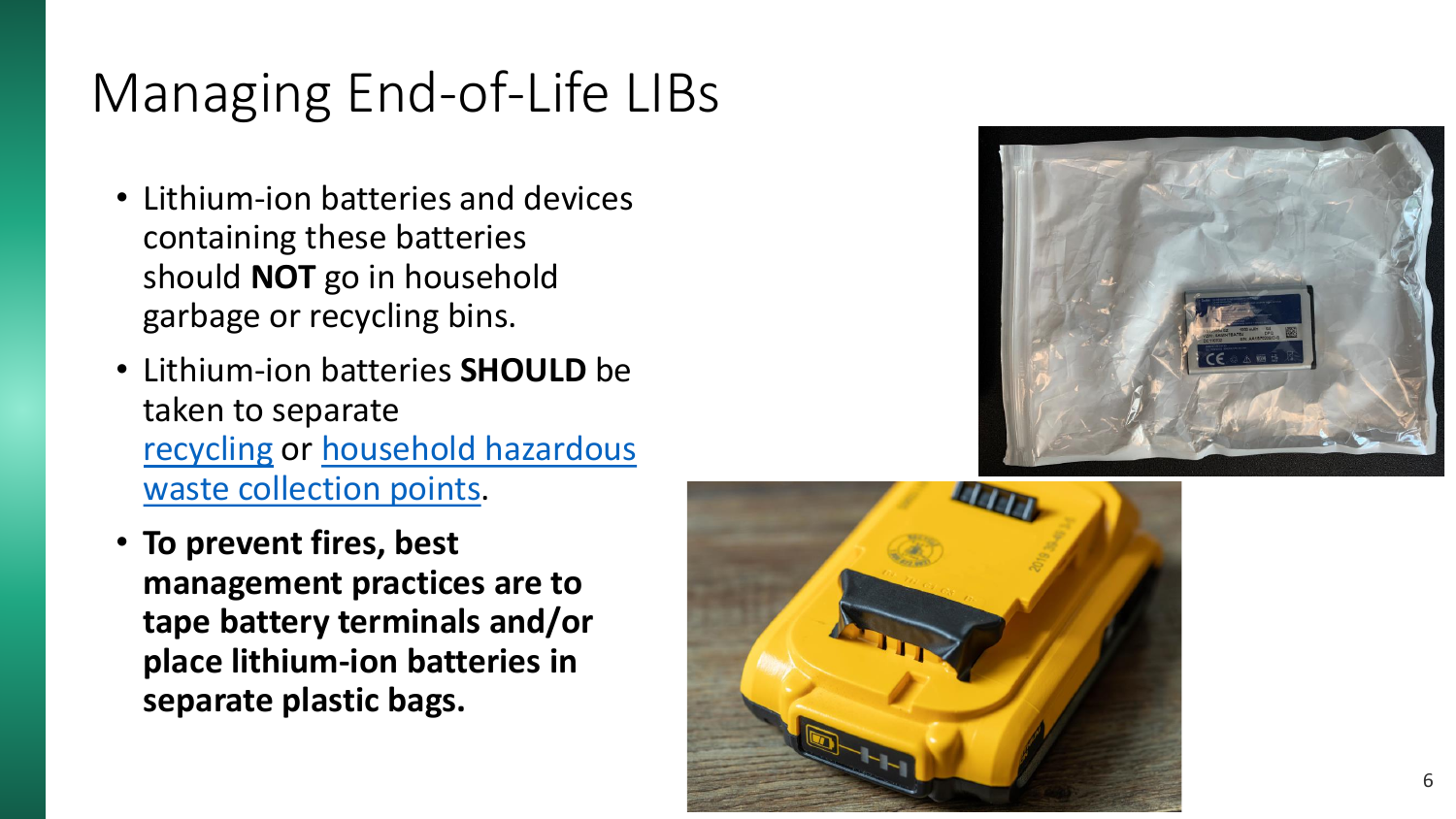# End-of-Life Battery Management and Recycling Challenges

- Education
	- Consumers may be unaware that best practices for batteries include bagging individually and taping terminals
	- Consumers may not know when a battery is embedded inside a device (e.g. headphones, e-cigarettes)
- Logistics
	- Batteries should not be placed in curbside recycling and trash bins, should instead be dropped off at a dedicated recycling or household hazardous waste collection location
	- Sorting can be challenging when batteries are not properly labelled, or are embedded within devices; contamination could occur if sorting is not done properly
- Expense
	- Some battery recyclers charge to accept batteries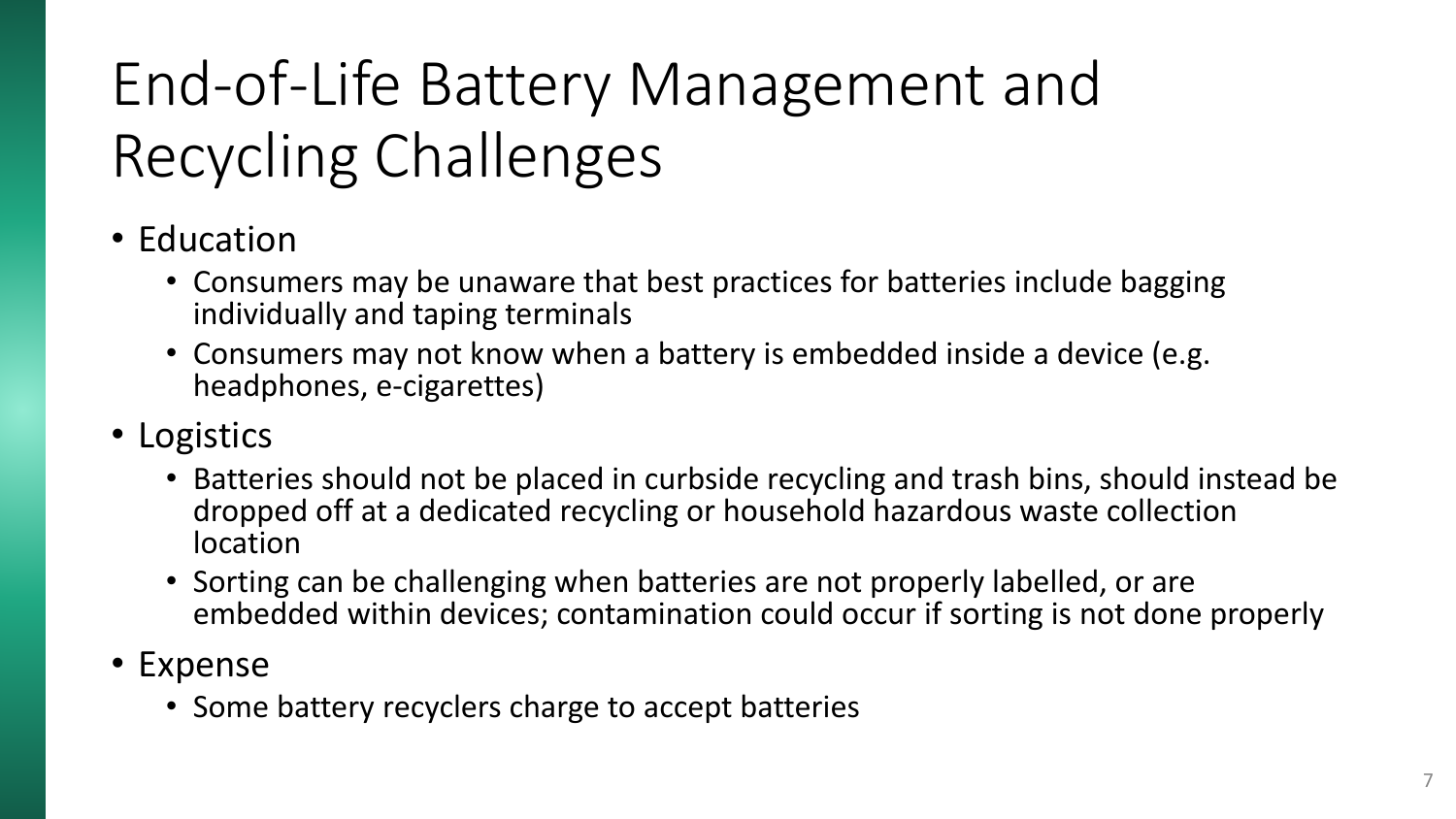## Are LIBs Hazardous Waste? What Regulations Apply?

- Most LIBs are likely hazardous due to ignitability and/or reactivity, given the damage case incidents.
	- EPA has not made a blanket statement on this issue.
- EPA recommends managing LIBs as universal waste (UW) and applying the standards found at [40 CFR Part 273](https://www.ecfr.gov/cgi-bin/retrieveECFR?gp=&SID=cab2070fb52915b3dc959f6c22e1816d&mc=true&r=PART&n=pt40.29.273).
- For LIBs that are HW, a third-party recycling exclusion, called the transfer-based recycling exclusion for hazardous secondary material [\(261.4\(a\)\(24\)\)](https://www.ecfr.gov/cgi-bin/text-idx?node=pt40.26.261#se40.28.261_14) can be used to recycle them
	- [More info: https://www.epa.gov/hw/final-rule-2018-definition](https://www.epa.gov/hw/final-rule-2018-definition-solid-waste-dsw-response-court-vacatur)solid-waste-dsw-response-court-vacatur
- For household sources of LIBs, there is the household hazardous waste exclusion [\(261.4\(b\)\(1\)](https://www.ecfr.gov/cgi-bin/text-idx?node=pt40.26.261) that would likely exclude batteries from hazardous waste regulation, though not all states have this exclusion.

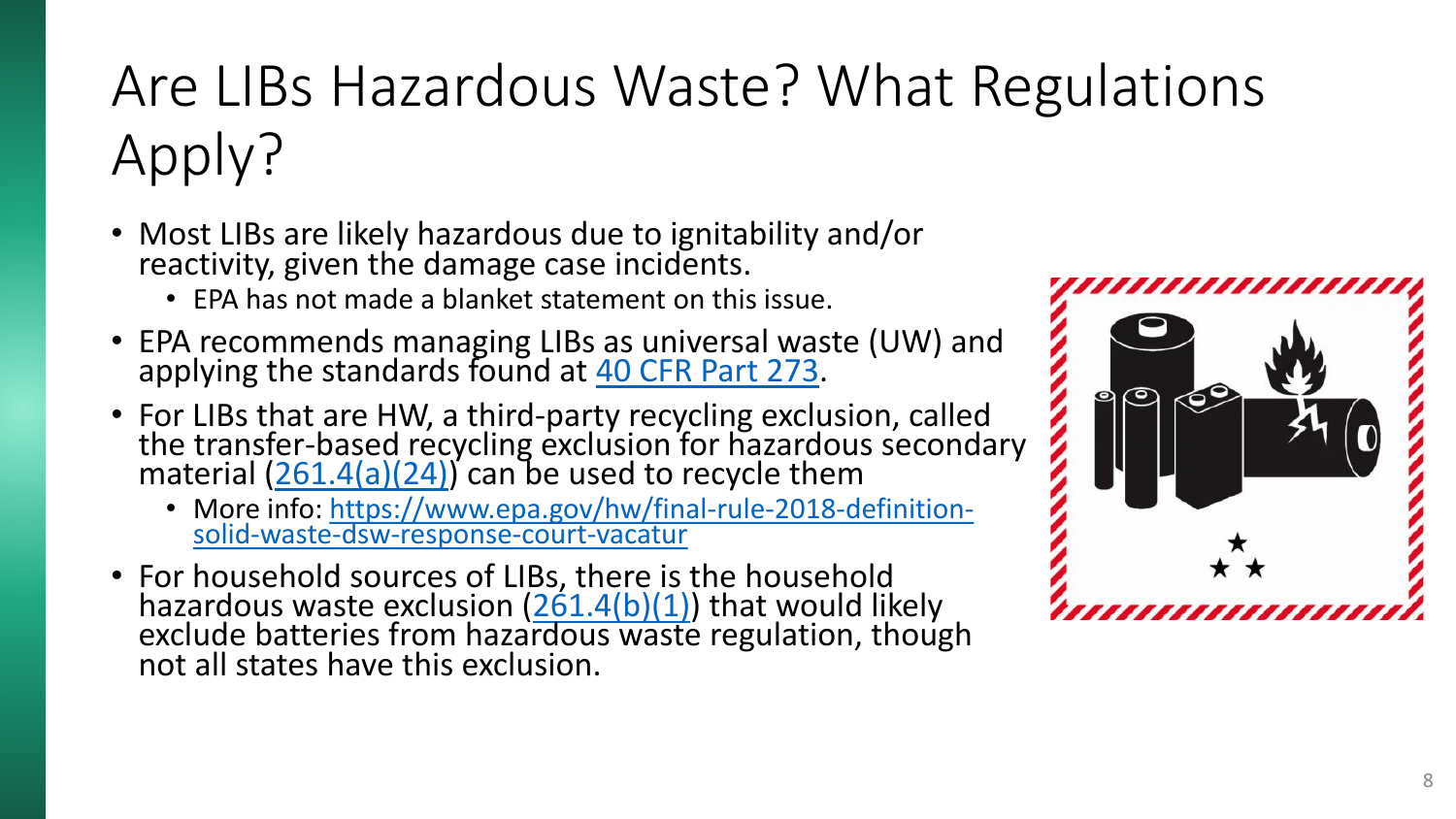#### How LIBs Enter the Waste Stream



Conflicting symbols on an LIB

- Municipal solid waste and recycling facilities are not designed to receive LIBs
	- Symbols can be confusing for consumers: chasing arrows with a crossed-out garbage can imply that batteries should go to municipal recycling (i.e., curbside blue bin recycling)
- Many batteries are mistakenly sent for disposal or recycling with household trash
- LIBs may also still be inside devices when disposed in household trash and recycling
	- Consumers not aware that the device contains a battery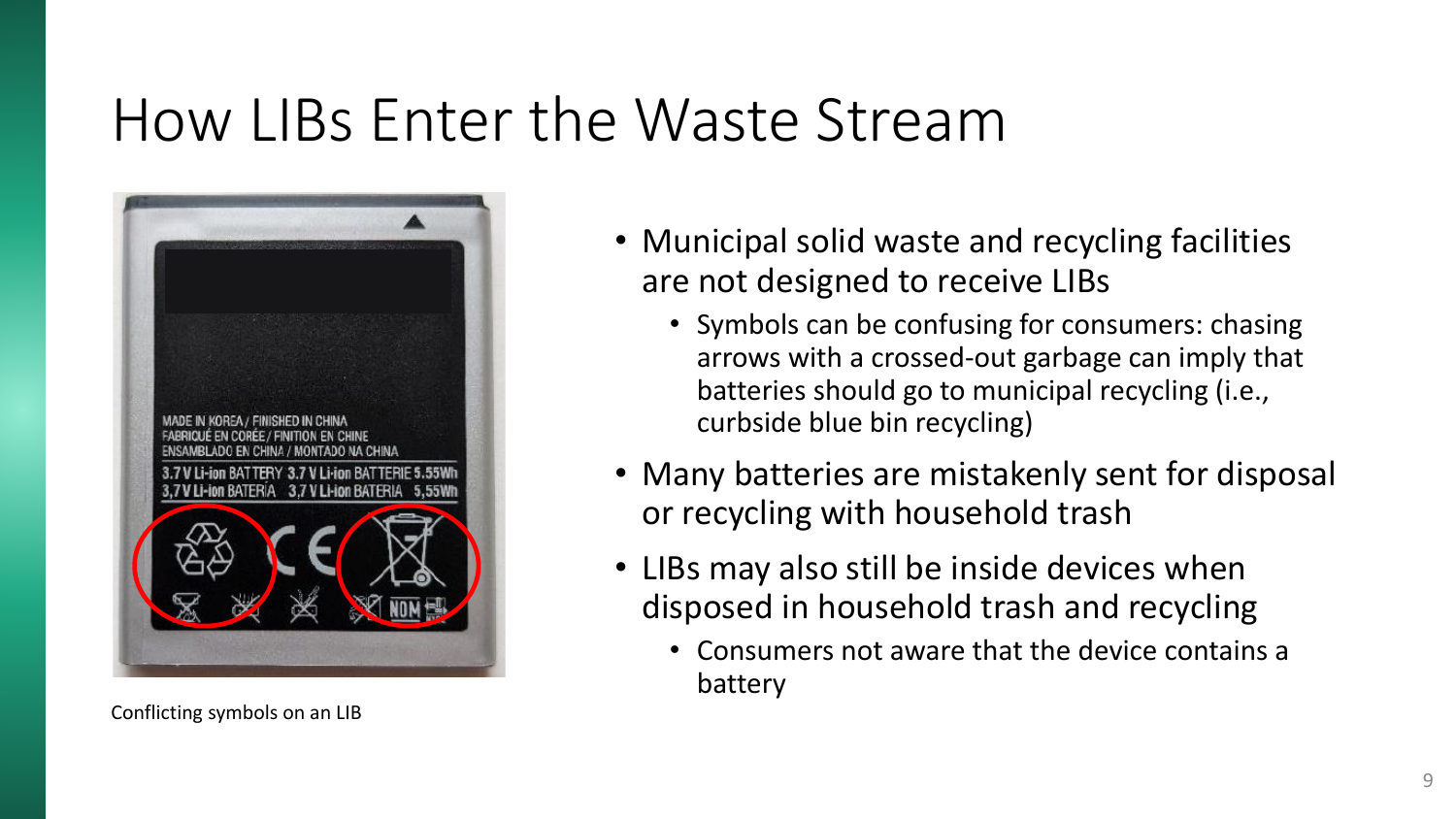#### EPA Battery Report

- EPA recently published a report on LIB fires at waste management facilities
- Report lists incidents of fires caused by lithium-ion batteries and analyzes the impacts
- Report is available at the [EPA website](https://www.epa.gov/recycle/importance-sending-consumers-used-lithium-ion-batteries-electronic-recyclers-or-hazardous)

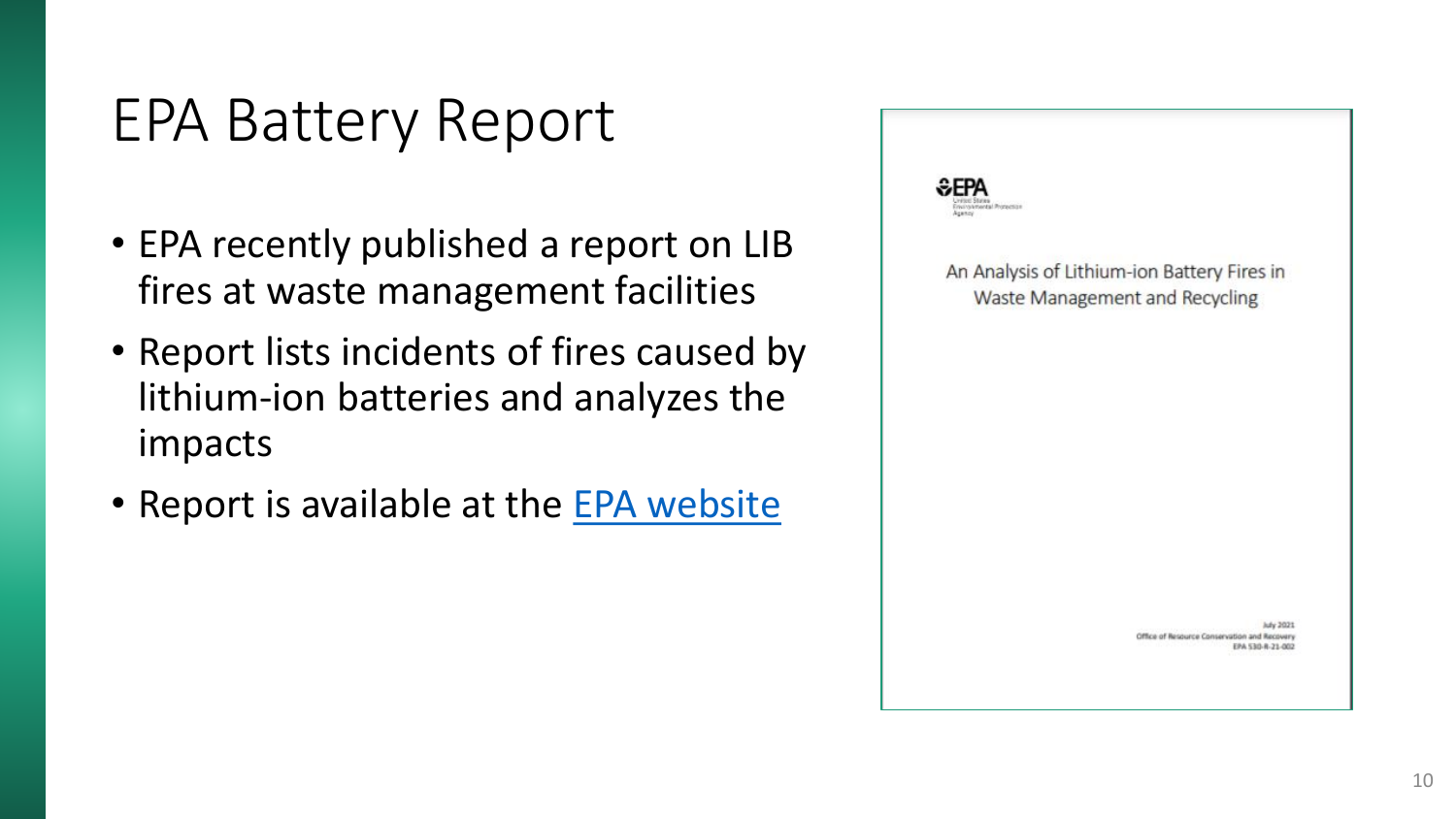#### Fires at Waste Management Facilities

- EPA recently released a report on fires caused by LIBs at waste management facilities
- The analysis showed LIBcaused fires are increasingly being reported by news sources
- 64 facilities saw 245 fires between 2013-2020

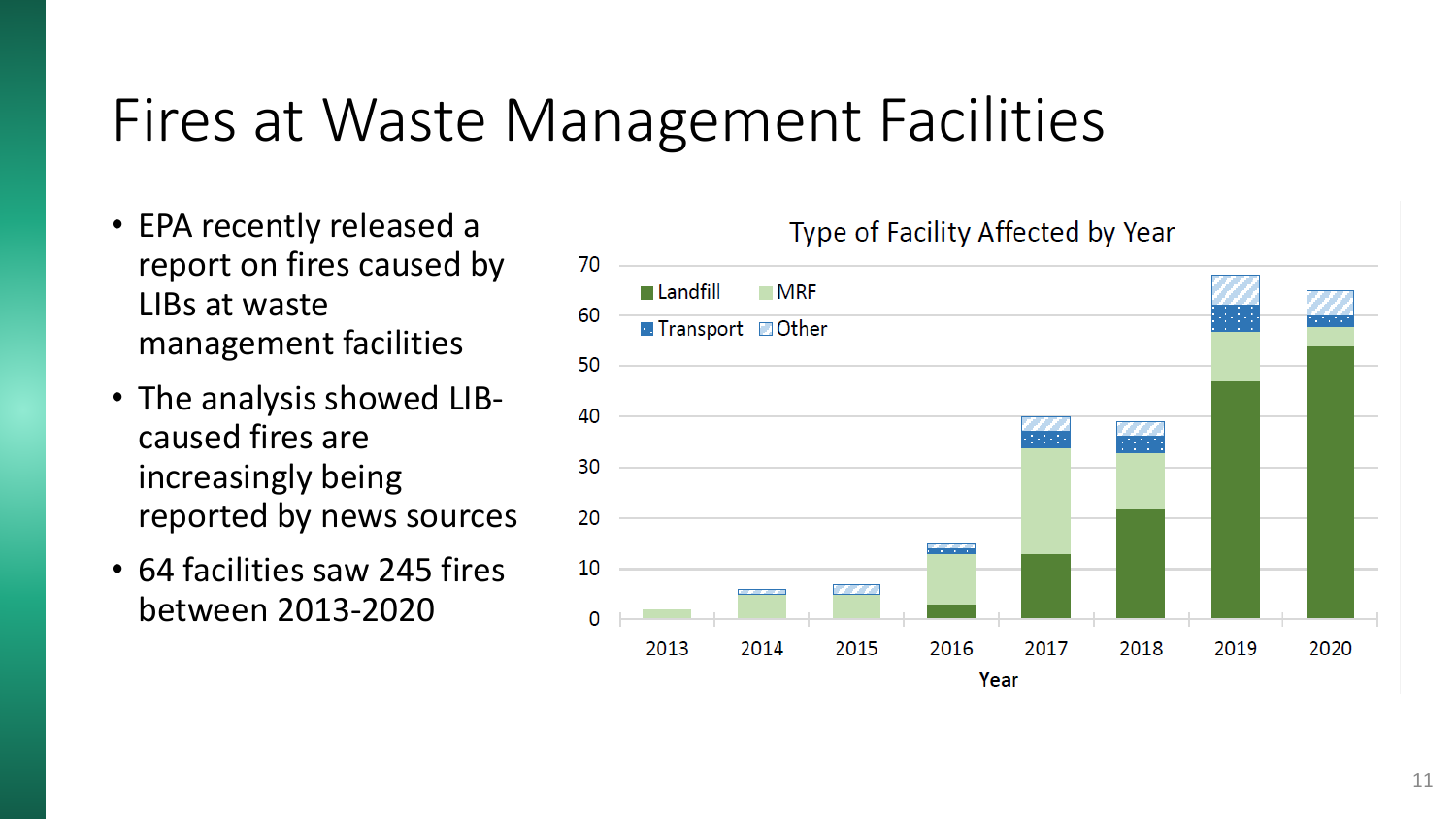### Fires at Waste Management Facilities, cont.

Example table from the Battery Report:

| FedEx Truck, Jackson Township, OH |                                   |                                                                                                                                    |  |  |
|-----------------------------------|-----------------------------------|------------------------------------------------------------------------------------------------------------------------------------|--|--|
| 6/5/2017                          |                                   |                                                                                                                                    |  |  |
| Likely or Definite                | Definite                          | Details and Impacts: NS                                                                                                            |  |  |
| <b>Battery Type</b>               | Lithium metal<br><b>batteries</b> | A box truck filled with LIBs being sent for<br>recycling caught fire while on the road,                                            |  |  |
| <b>Fire Count</b>                 |                                   | seriously damaging the vehicle. The fire<br>department responded, and the turnpike was<br>closed for several hours (O'Hara, 2017). |  |  |

Report found 20 fires in Ohio caused by LIBs at waste management facilities, including a MRF and a garbage truck.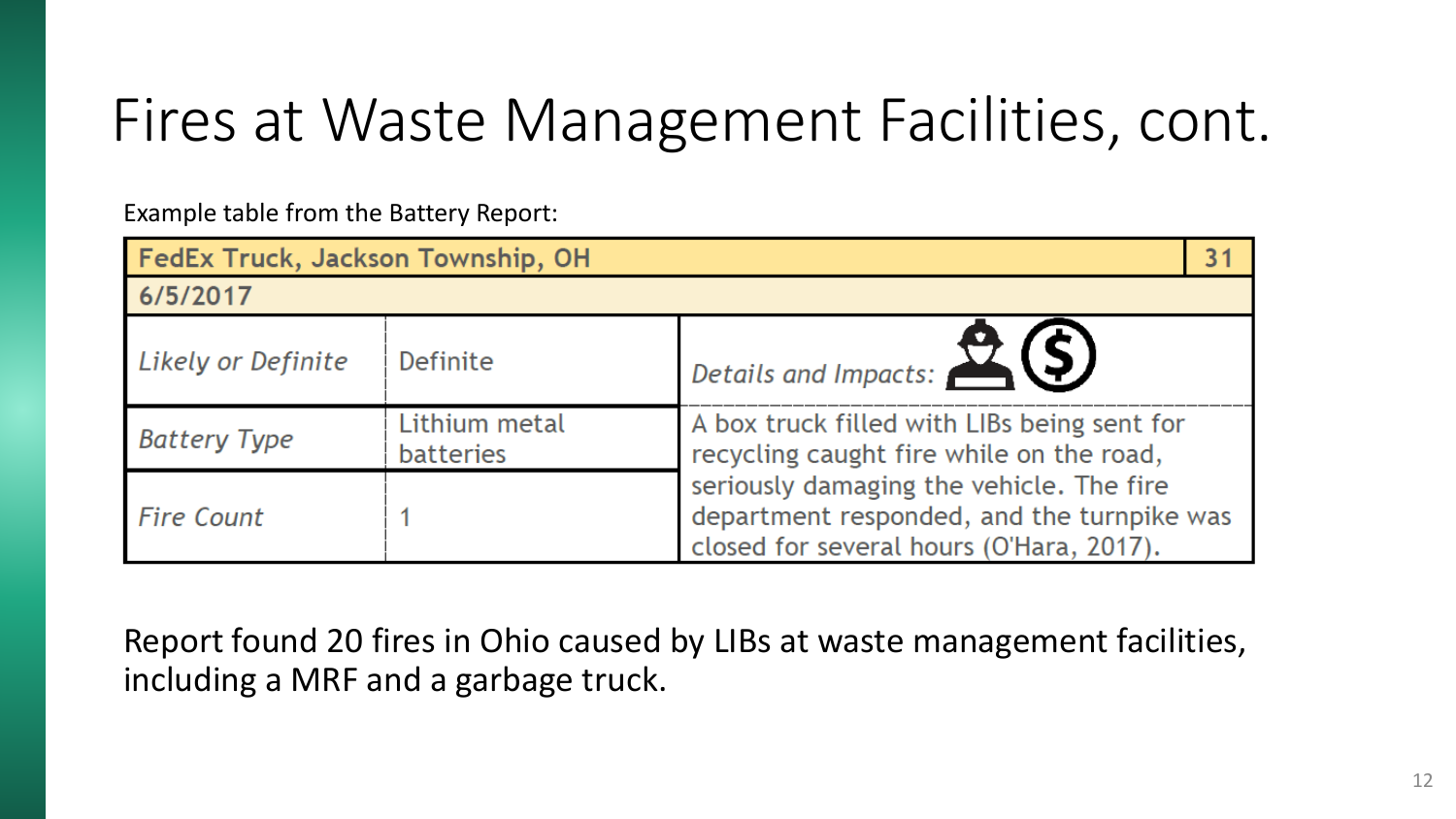### Fires at Waste Management Facilities, cont.



- The impacts of these fires are vast, including:
	- Injuries
	- Disruption of waste collection services
	- Monetary impacts
	- Emergency response from local fire departments, EMTs, and other personnel
- The most common impact is an emergency response from local fire departments
- Impacts are seen most often at MRFs, followed by waste transportation vehicles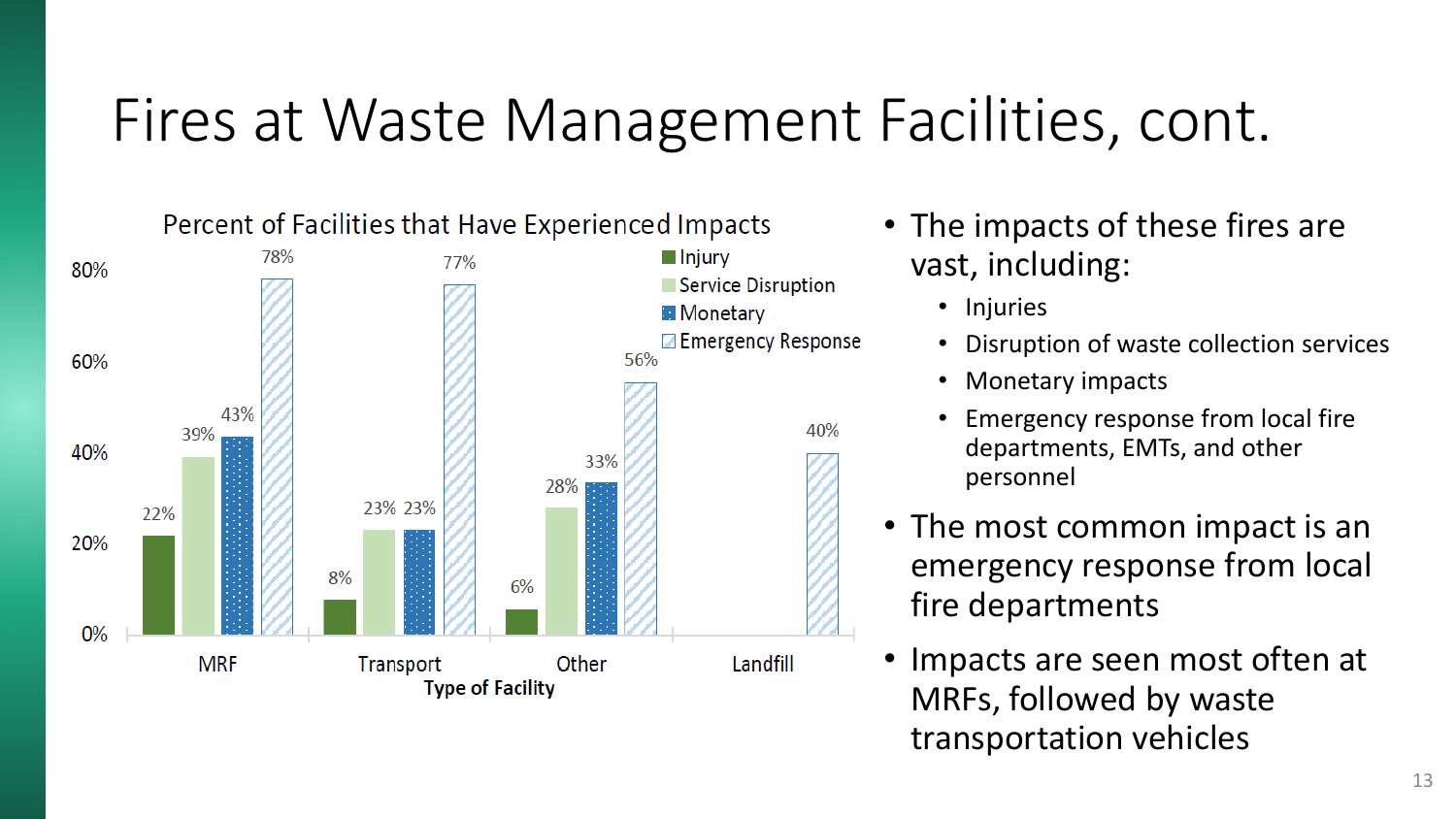## EPA Used Battery Webpages

- New battery webpages under [www.epa.gov/recycle](http://www.epa.gov/recycle):
	- Used LIBs
		- [https://www.epa.gov/recycle](https://www.epa.gov/recycle/used-lithium-ion-batteries) /used -lithium -ion -batteries
	- Used household batteries
		- [https://www.epa.gov/recycle](https://www.epa.gov/recycle/used-household-batteries) /used -household -batteries
	- Frequent questions on LIBs
		- [https://www.epa.gov/recycle](https://www.epa.gov/recycle/frequent-questions-lithium-ion-batteries) /frequent -questions -lithium ion -batteries